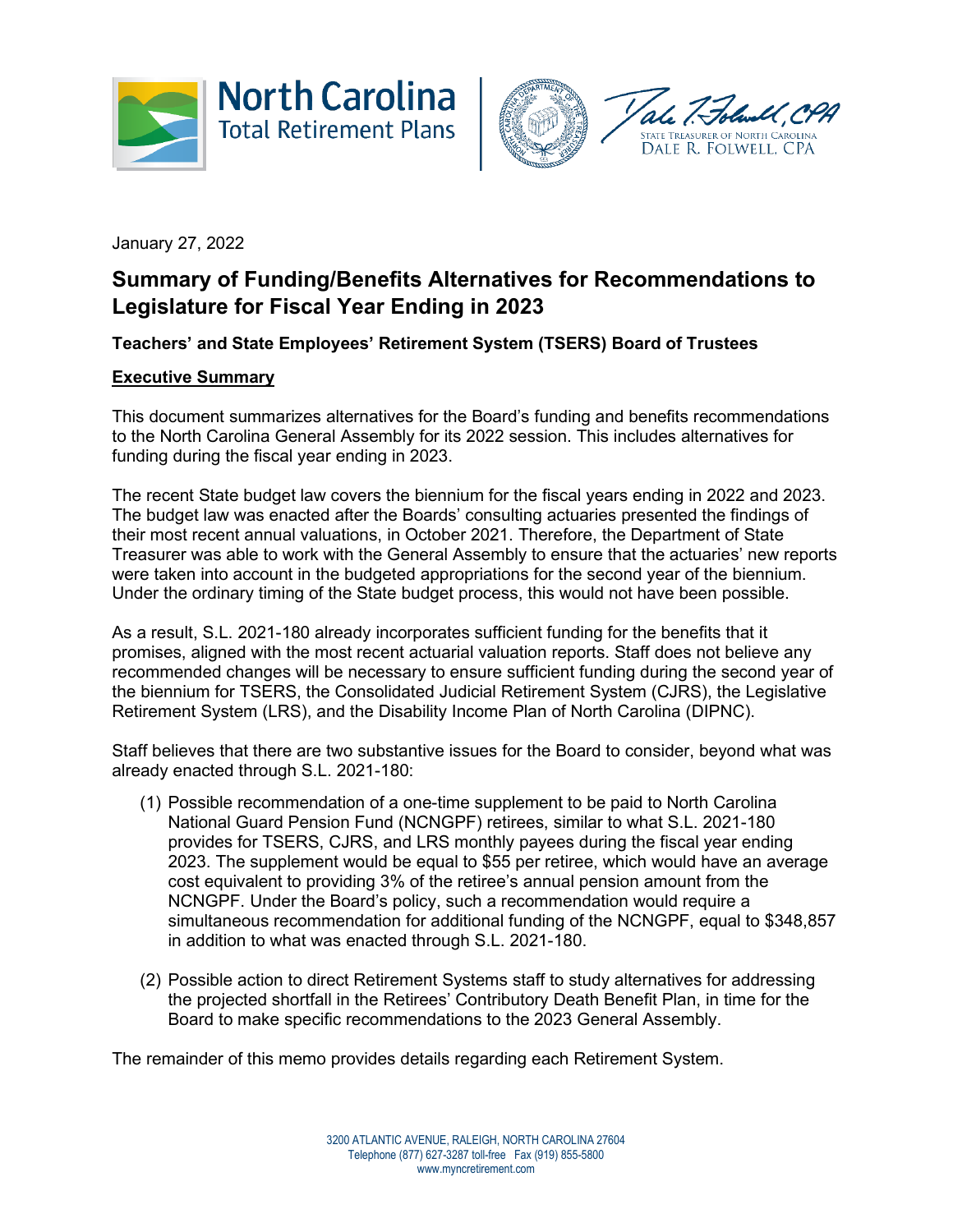# **TSERS**

**Issue.** G.S. 135-8(d)(3a) requires that employer contributions to TSERS in each year "shall not be less than the sum of the rate per centum known as the actuarially determined employer contribution [ADEC] rate… as adjusted higher under a contribution rate policy adopted by the Board of Trustees and known as the 'required employer contribution' rate." G.S. 135-8(d)(2a) requires that the ADEC rate "shall be calculated annually by the actuary using assumptions and a cost method approved by the Actuarial Standards Board of the American Academy of Actuaries and selected by the Board of Trustees."

## 1. ADEC Prior to Legislative Changes and Contribution Rate Policy

The most recent TSERS actuarial valuation report documents the recommended employer contribution rate for the fiscal year ending in 2023. The "ADEC Prior to Legislative Changes and Contribution Rate Policy" is the mathematical contribution rate that would fund the system using the Board's assumptions and methods adopted on January 28, 2021, and plan population and asset information as of December 31, 2020.

The "ADEC Prior to Legislative Changes and Contribution Rate Policy" for the fiscal year ending in 2023 is 15.13% of covered pay.

## 2. Adjustment for Legislative Changes

The State budget legislation, S.L. 2021-180 (Senate Bill 105), Section 39.23, added subsections G.S. 135-5(xxx) and 135-5(yyy) to the statutory provisions of TSERS.

G.S. 135-5(xxx) provided for a one-time payment in December 2021 to beneficiaries of monthly TSERS payments as of September 2021, equal to 2% of the beneficiary's annual retirement allowance. This supplement was estimated to be fully funded in the fiscal year ending in 2022. It therefore does not affect funding requirements for the fiscal year ending in 2023.

G.S. 135-5(yyy) provides for a one-time payment in October 2022 to beneficiaries of monthly TSERS payments as of September 2022, equal to 3% of the beneficiary's annual retirement allowance. Funding this supplement in a single year would require an increase to the employer contribution rate for the fiscal year ending in 2023, equal to 0.93% of pay. This figure is based on page 30 of the consulting actuary's presentation to the Board in October 2021.

Additionally, through Section 2.2(a) of S.L. 2021-180, the legislature made a direct appropriation of \$40 million to the State's Unfunded Liability Solvency Reserve in the fiscal year ending 2022. Section 39.24 provides that such appropriations will be used to determine an additional employer contribution rate to be included in the following year's appropriation to TSERS. Legislative staff has estimated that the resulting additional employer contribution rate for TSERS benefits for the fiscal year ending in 2023 will be 0.05% of pay.

Therefore, the combined additional employer contribution rate due to legislative changes in the fiscal year ending 2023 is 0.93% to fund the one-time supplement to be paid in October 2022, plus 0.05% equivalent to the previous year's appropriation to the Unfunded Liability Solvency Reserve, for a total of 0.98% of pay.

Accordingly, the ADEC as adjusted for legislative changes is 15.13% + 0.98% = 16.11%.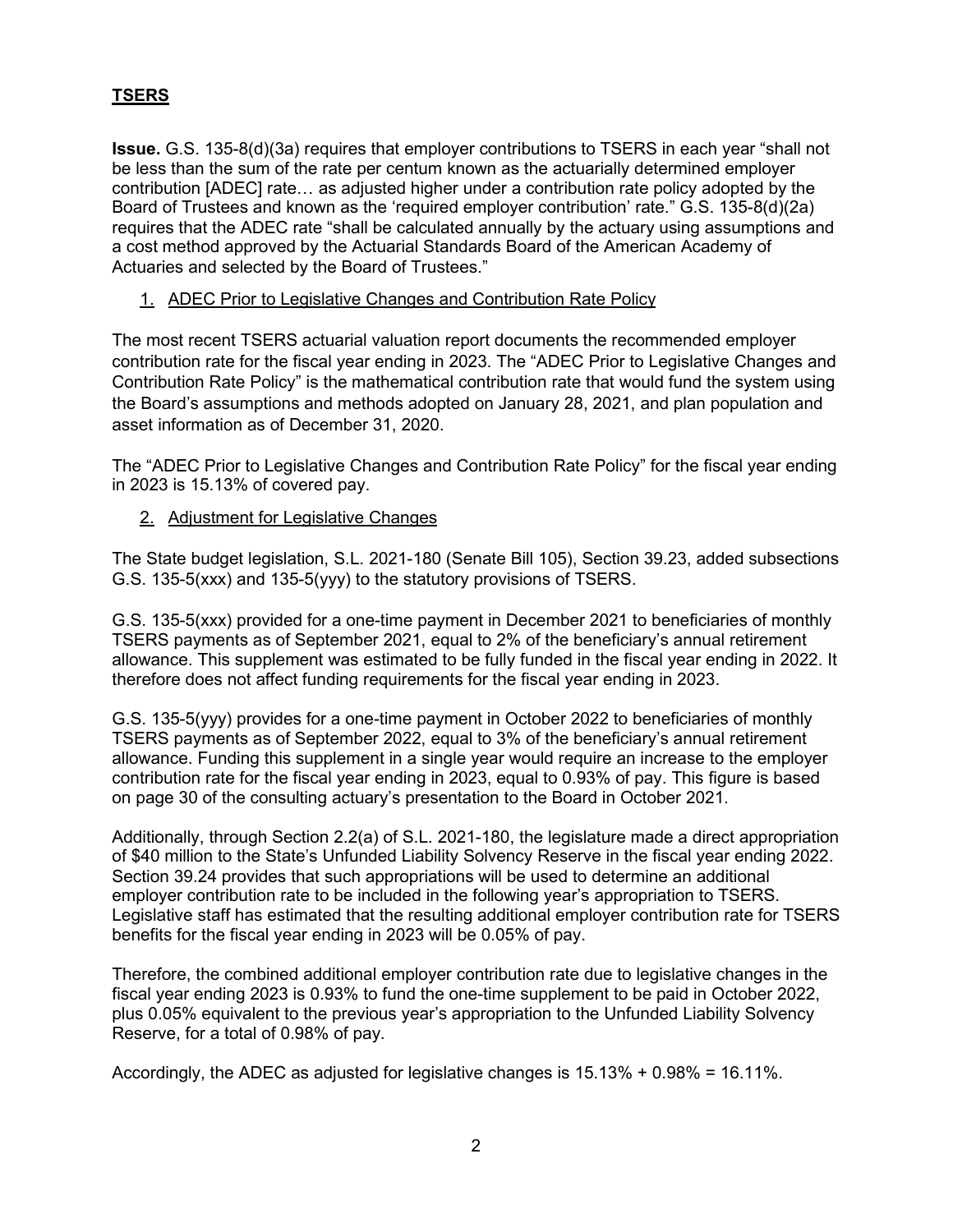## 3. Adjustment for Employer Contribution Rate Stabilization Policy (ECRSP)

The Board adopted the current ECRSP on April 29, 2021. This policy serves to provide predictable incremental increases in the employer contribution rate to ameliorate any potential adverse experience. Under the ECRSP, the annual appropriation recommendation for the fiscal year ending in 2023 will be the greater of  $(A)$  or  $(B)$  below. The greater of the two is 17.07%.<sup>1</sup>

- (A) the rate from part (2) above, which is 16.11%.
- (B) 0.35% greater than the Board's recommendation from the fiscal year ending in 2022, as adjusted for the legislative benefit change under part (2) above. The Board's recommendation for the fiscal year ending in 2022 was 15.74%. Therefore, the rate under (B) is  $15.74\% + 0.98\% + 0.35\% = 17.07\%$ .

This adjusted ADEC rate of 17.07% of pay is equal to the appropriated employer contribution rate for the fiscal year ending in 2023 from S.L. 2021-180 (Senate Bill 105), Section 39.22.(c). Therefore it would require no further adjustment to appropriations.

**Cost of Living Adjustment (COLA).** The Board may recommend COLAs or other benefit changes to the General Assembly, but does not have the authority to grant COLAs. G.S. 135- 5(o) has various provisions related to COLAs, including a description of an increase to ongoing monthly benefits limited to 4% or inflation (whichever is less) when the cost would not require an increase in the employer contribution rate. Notwithstanding the amount of investment gains experienced in a year, if any, the ECRSP provides that the recommended employer contribution rate for any year through the fiscal year ending in 2027 will be adjusted for "the effect of any benefit change enacted by the General Assembly that was not incorporated in the consulting actuary's annual valuation report."

In the latest actuarial valuation report, the Board's consulting actuary:

- Estimated that actuarial investment gains during calendar year 2020 were \$1.3 billion.
- Estimated that the cost of each 1% COLA, as a new monthly benefit for current payees, is approximately \$540 million. If funded in a single year, this would equate to 3.26% of employee compensation. If funded over a 12-year period, the actuary estimated the required increase in employer contributions to be 0.42% of employee compensation. At current payroll levels, this would equate to approximately \$70 million per year, for 12 years, for a total 12-year expenditure of approximately \$836 million.
- Estimated that the cost of each one-time payment (supplement) equal to 1% of the payee's annual pension benefit is 0.31% of employee compensation paid for a single year. In dollar terms, this is approximately \$51 million.<sup>[2](#page-2-1)</sup>

<span id="page-2-0"></span><sup>&</sup>lt;sup>1</sup> The ECRSP also provides that the recommended rate should be no greater than the ADEC if it were determined using a discount rate equal to the yield on 30-year Treasury securities, as adjusted for legislative benefit changes. According to the most recent actuarial valuation report, this upper bound would have been approximately 92.34% + 0.98% = 93.32%.

<span id="page-2-1"></span> $2$  As illustrated in the footnotes to the "Summary" page of this document, the approximate dollar amounts for appropriations effective July 1, 2022, are estimated using the "Estimated State Payrolls for Retirement Appropriations Purposes for the 2021 Session of the North Carolina General Assembly," set forth in a letter from the Director of the Retirement Systems to the State Budget Director and the Director of the Fiscal Research Division of the General Assembly, dated June 21, 2021. For example, the approximate increase in cost for a 1% COLA (\$70 million per year) is estimated as \$16,581,649,000 (the TSERS payroll from the aforementioned memo) times 0.42% (the cost of a 1% COLA, as a percentage of employee compensation, estimated by the consulting actuary). Once a similar payroll letter is finalized for the 2022 Session of the General Assembly, the dollar amounts would change in accordance with the new estimated payroll amounts.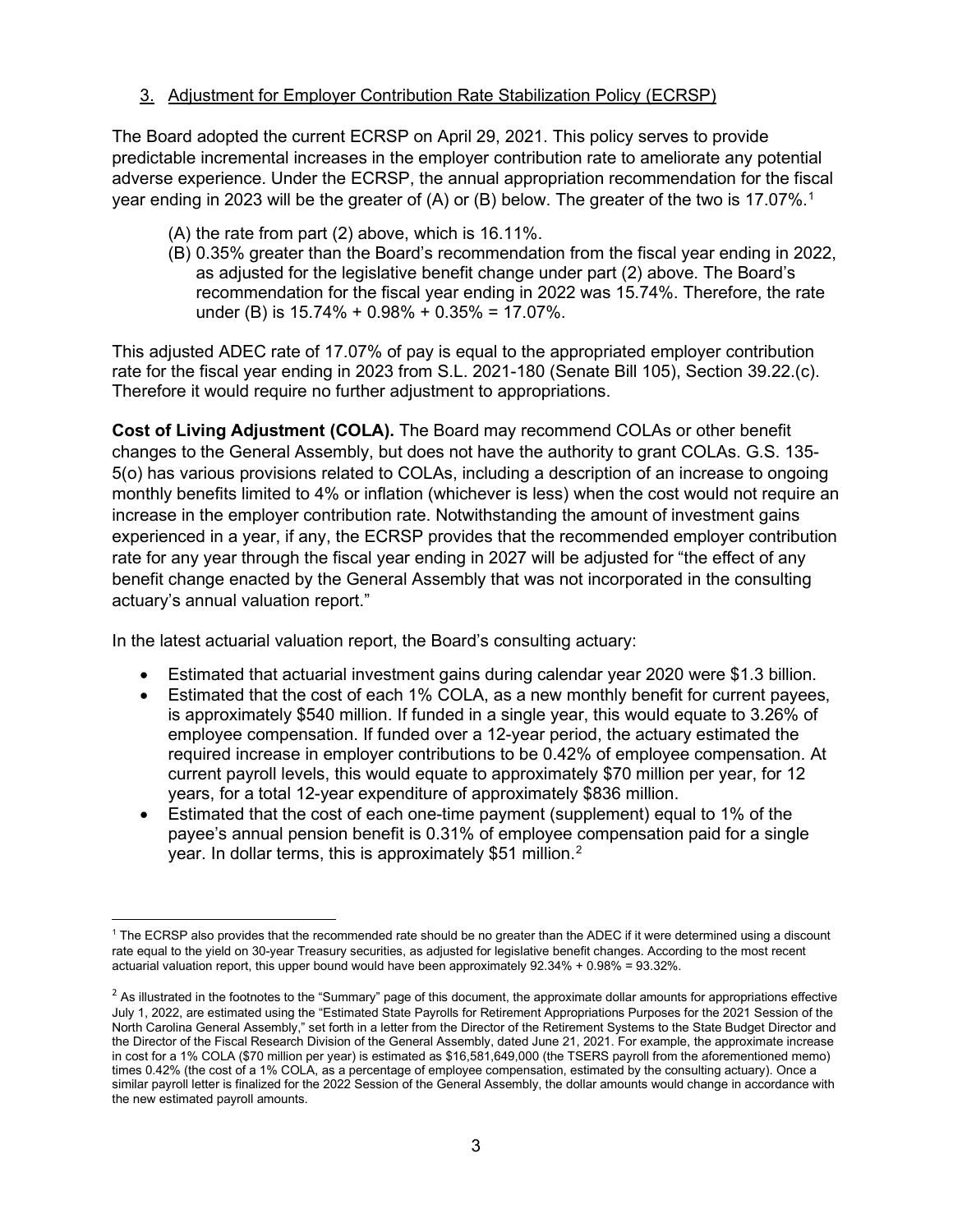S.L. 2021-180 has provided for, and funded, one-time supplements to beneficiaries of TSERS monthly allowances, in each of the fiscal years ending in 2022 and 2023, equal to 2% and 3%, respectively, of the annual retirement allowance. The first supplement, paid in December 2021, was estimated to have a cost of \$103 million. The second, to be paid in October 2022, is estimated to have a cost of \$154 million. The two supplements together have a total cost of \$257 million. Both have been fully funded by S.L. 2021-180.

**Policy Option for Consideration by the Board of Trustees.** Recommend the legislature maintain the employer contribution rate of 17.07% enacted in S.L. 2021-180 for the fiscal year ending in 2023, to cover the "required employer contribution" described in G.S. 135-8(d)(3a). This provides sufficient funding for the one-time supplement to be paid in October 2022, enacted in S.L. 2021-180.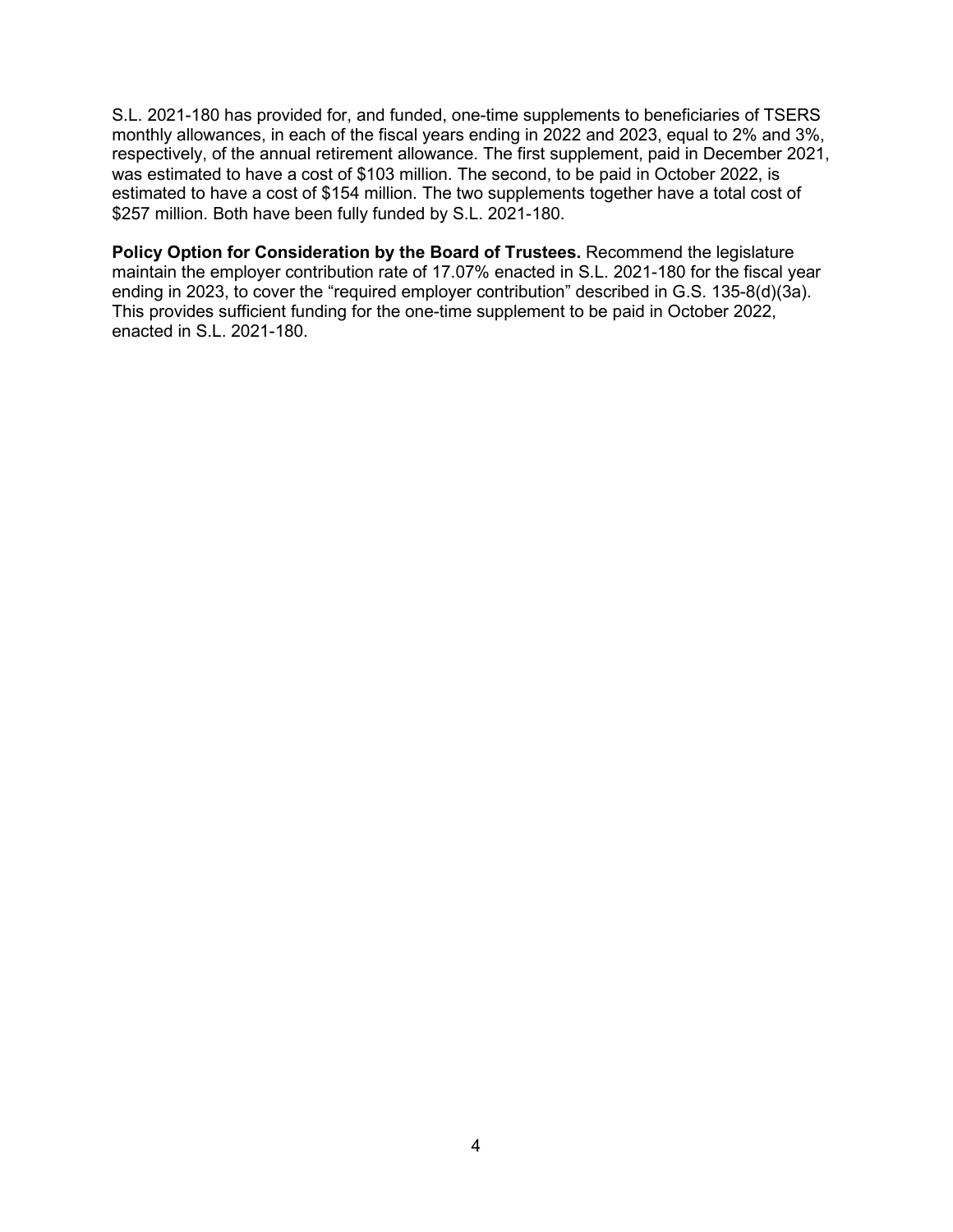## **Consolidated Judicial Retirement System (CJRS)**

**Issue.** G.S. 135-66(d) provides that an actuarially determined employer contribution (ADEC) rate "shall be calculated annually by the actuary using assumptions and a cost method approved by the Actuarial Standards Board of the American Academy of Actuaries and selected by the Board of Trustees." G.S. 135-66(e) provides that "the Board of Trustees may adopt a contribution policy that would recommend a contribution not less than the [ADEC]." G.S. 135- 66(f) provides that "the recommended employer contribution rate by the Board of Trustees each year shall not be less than the [ADEC]."

1. ADEC Prior to Legislative Changes

The most recent valuation report shows the "ADEC Prior to Legislative Changes" rate for the fiscal year ending in 2023. The "ADEC Prior to Legislative Changes" is the mathematical contribution rate that would fund the system using the Board's assumptions adopted on January 28, 2021, and plan population and asset information as of December 31, 2020. It consists of a normal contribution rate and an accrued liability contribution rate. The "ADEC Prior to Legislative Changes" for the fiscal year ending in 2023 is 37.01% of covered pay.

## 2. Adjustment for Legislative Changes

The State budget legislation, S.L. 2021-180 (Senate Bill 105), Section 39.23, added subsections G.S. 135-65(ii) and 135-65(jj) to the statutory provisions of CJRS.

G.S. 135-65(ii) provided for a one-time payment in December 2021 to beneficiaries of monthly CJRS payments as of September 2021, equal to 2% of the beneficiary's annual retirement allowance. This supplement was estimated to be fully funded in the fiscal year ending in 2022. It therefore does not affect funding requirements for the fiscal year ending in 2023.

G.S. 135-65(jj) provides for a one-time payment in October 2022 to beneficiaries of monthly CJRS payments as of September 2022, equal to 3% of the beneficiary's annual retirement allowance. Funding this supplement in a single year would require an increase to the employer contribution rate for the fiscal year ending in 2023. According to legislative staff, in developing the State budget legislation, the General Assembly estimated this increase to be 2.28% of pay, using information published by the Board's consulting actuary with an adjustment to increase the likelihood of sufficiency.

Accordingly, the ADEC as adjusted for legislative changes is 37.01% + 2.28% = 39.29%.

This adjusted ADEC rate of 39.29% of pay is equal to the appropriated employer contribution rate for the fiscal year ending in 2023 from S.L. 2021-180 (Senate Bill 105), Section 39.22.(c). Therefore it would require no further adjustment to appropriations.

**Policy Option for Consideration by the Board of Trustees.** Recommend the legislature maintain the employer contribution rate of 39.29% enacted in S.L. 2021-180 for the fiscal year ending in 2023, representing the sum of the "normal contribution" and the "accrued liability contribution" as described in G.S. 135-69. This provides sufficient funding for the one-time supplement to be paid in October 2022, enacted in S.L. 2021-180.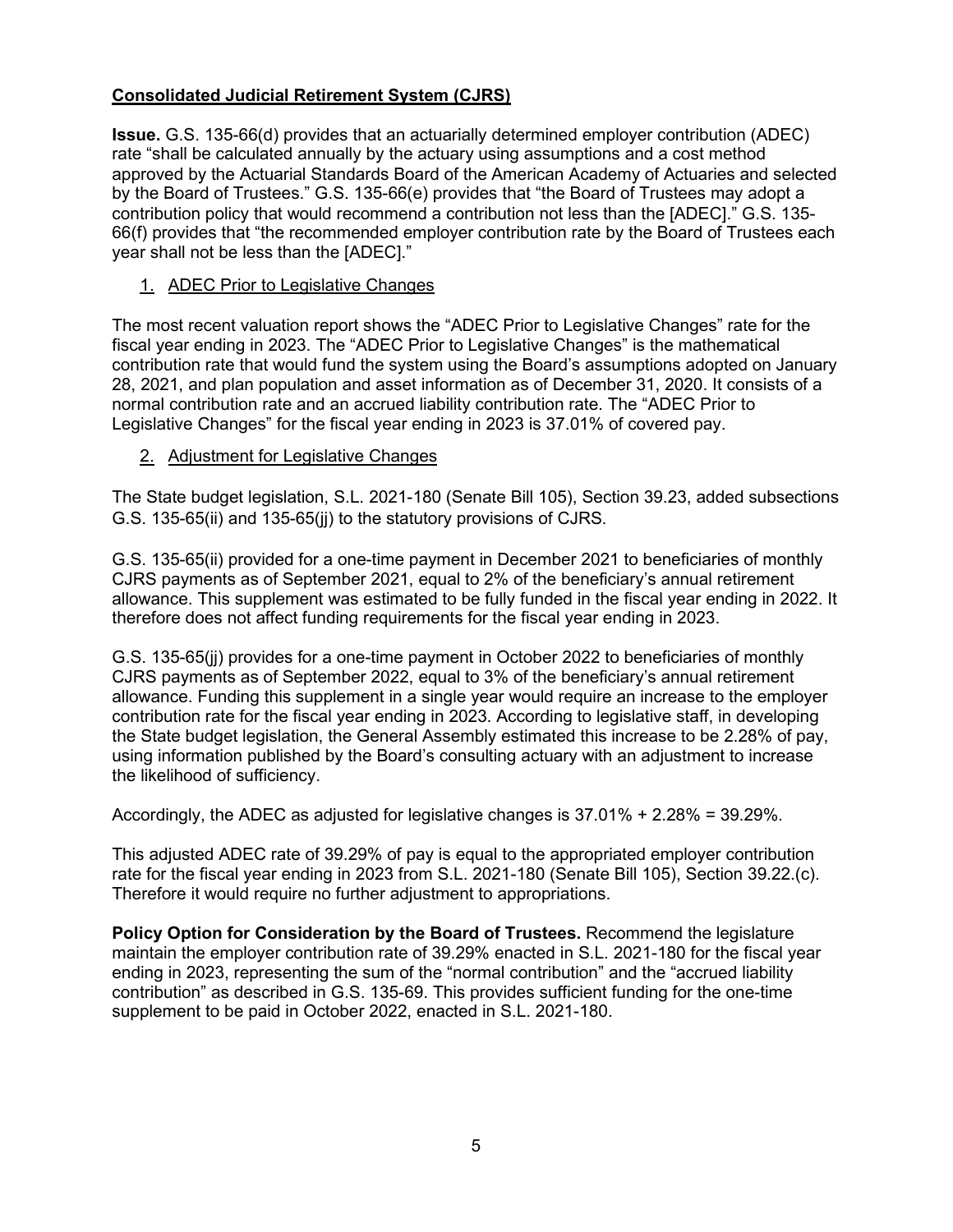## **Legislative Retirement System (LRS)**

**Issue.** G.S. 120-4.20(a) provides that "the State shall contribute annually an amount equal to the sum of the 'normal contribution' and the 'accrued liability contribution.'" G.S. 120-4.20(e) provides that "the normal contribution rate and the accrued liability contribution rate shall be determined after each annual valuation of the Retirement System and shall remain in effect until a new valuation is made."

## 1. ADEC Prior to Legislative Changes

The most recent valuation report shows the "ADEC Prior to Legislative Changes" rate for the fiscal year ending in 2023. The "ADEC Prior to Legislative Changes" is the mathematical contribution rate that would fund the system using the Board's assumptions adopted on January 28, 2021, and plan population and asset information as of December 31, 2020. It consists of a normal contribution rate and an accrued liability contribution rate. The "ADEC Prior to Legislative Changes" for the fiscal year ending in 2023 is 22.05% of covered pay.

# 2. Adjustment for Legislative Changes

The State budget legislation, S.L. 2021-180 (Senate Bill 105), Section 39.23, added subsections G.S. 120-4.22A(cc) and 120-4.22A(dd) to the statutory provisions of LRS.

G.S. 120-4.22A(cc) provided for a one-time payment in December 2021 to beneficiaries of monthly LRS payments as of September 2021, equal to 2% of the beneficiary's annual retirement allowance. This supplement was estimated to be fully funded in the fiscal year ending in 2022. It therefore does not affect funding requirements for the fiscal year ending in 2023.

G.S. 120-4.22A(dd) provides for a one-time payment in October 2022 to beneficiaries of monthly LRS payments as of September 2022, equal to 3% of the beneficiary's annual retirement allowance. Funding this supplement in a single year would require an increase to the employer contribution rate for the fiscal year ending in 2023. According to legislative staff, in developing the State budget legislation, the General Assembly estimated this increase to be 2.22% of pay, using information published by the Board's consulting actuary with an adjustment to increase the likelihood of sufficiency.

Accordingly, the ADEC as adjusted for legislative changes is 22.05% + 2.22% = 24.27%.

This adjusted ADEC rate of 24.27% of pay is equal to the appropriated employer contribution rate for the fiscal year ending in 2023 from S.L. 2021-180 (Senate Bill 105), Section 39.22.(c). Therefore it would require no further adjustment to appropriations.

**Policy Option for Consideration by the Board of Trustees.** Recommend the legislature maintain the employer contribution rate of 24.27% enacted in S.L. 2021-180 for the fiscal year ending 2023, representing the sum of the "normal contribution" and the "accrued liability contribution" as described in G.S. 120-4.20. This provides sufficient funding for the one-time supplement to be paid in October 2022, enacted in S.L. 2021-180.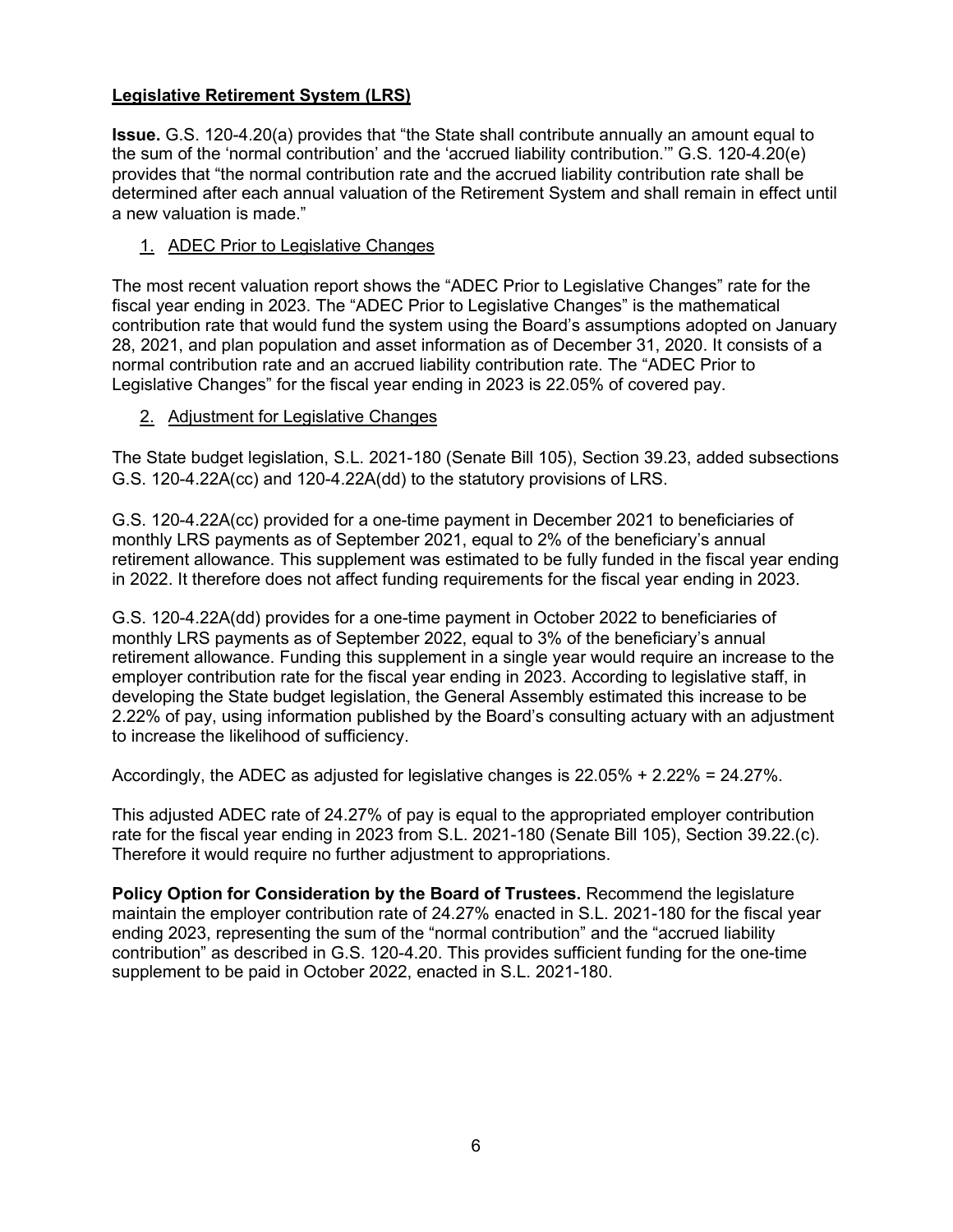#### **Disability Income Plan of North Carolina (DIPNC)**

**Issue.** The most recent valuation report shows the recommended actuarially determined contribution (ADC) rate for the fiscal year ending in 2023. The ADC is the mathematical baseline contribution rate that would fund the system using the Board's assumptions adopted on January 28, 2021, and plan population and asset information as of December 31, 2020.

The ADC rate for the fiscal year ending in 2023 is 0.10% of covered pay. This is the same as the appropriated employer contribution rate for the fiscal year ending in 2023 from S.L. 2021- 180 (Senate Bill 105), Section 39.22.(c). Therefore it would require no further adjustment to appropriations.

**Policy Option for Consideration by the Board of Trustees.** Recommend the legislature maintain the employer contribution rate of 24.27% enacted in S.L. 2021-180 for the fiscal year ending 2023.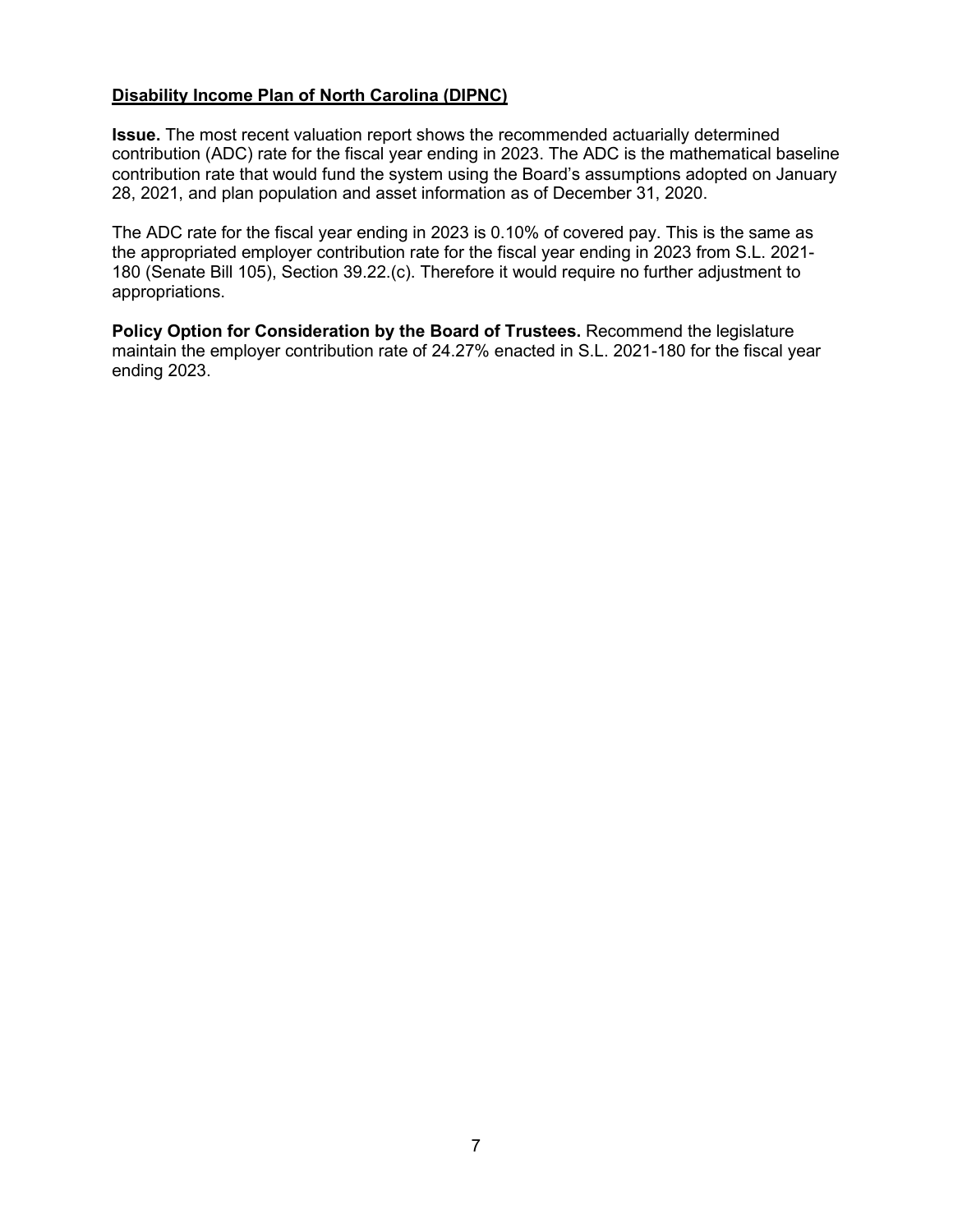## **North Carolina National Guard Pension Fund (NCNGPF)**

**Issue.** G.S. 127A-40.1(d) provides that an actuarially determined employer contribution (ADEC) rate "shall be calculated annually by the actuary using assumptions and a cost method approved by the Actuarial Standards Board of the American Academy of Actuaries and selected by the Board of Trustees." G.S. 127A-40.1(e) provides that "the Board of Trustees may adopt a contribution policy that would recommend a contribution not less than the [ADEC]." G.S. 127A-40.1(f) provides that "the recommended employer contribution rate by the Board of Trustees each year shall not be less than the [ADEC]."

ADEC Prior to Contribution Policy and Legislative Changes: The most recent NCNGPF actuarial valuation report documents the recommended "ADEC Prior to Contribution Policy and Legislative Changes" amount for the fiscal year ending in 2023. The "ADEC Prior to Contribution Policy and Legislative Changes" is the mathematical contribution that would fund the system using the Board's assumptions and methods adopted on January 21, 2021, and plan population and asset information as of December 31, 2020. The "ADEC Prior to Contribution Policy and Legislative Changes" for the fiscal year ending in 2023 is \$6,876,182.

Adjustment for Contribution Policy: The Board adopted the current version of the State Contribution Rate Stabilization Policy (SCRSP) on April 29, 2021. Under the SCRSP, the recommended State contribution for the fiscal year ending in 2023, prior to any adjustment for legislative changes, is the greater of (A) or (B) below. The greater of the two is \$11,031,715.

- (A) The appropriation that was recommended by the Board for the fiscal year ending in 2022. This amount is \$11,031,715.
- (B) The ADEC Prior to Contribution Policy and Legislative Changes, plus \$2,000,000. This is \$6,876,182 + \$2,000,000 = \$8,876,182.

Accordingly, the ADEC as adjusted for Contribution Policy, prior to any adjustment for legislative changes, is \$11,031,715.

#### Legislative Changes

S.L. 2021-180 and other legislation during 2021 did not make any substantive change to NCNGPF benefits. However, if the Board follows the Staff Recommendation with regard to TSERS from earlier in this memorandum, the NCNGPF SCRSP calls for the Board to recommend that the General Assembly enact a one-time supplement for NCNGPF retirees during the fiscal year ending in 2023, consistent with the supplement to be paid under TSERS in October 2022.

The SCRSP provides that if the consulting actuary's latest valuation shows the NCNGPF to be at least 90% funded, "any recommendations of the Board regarding (1) whether a COLA increase should be granted, (2) the percentage increase in retirement benefits due to the COLA, and (3) the term of the amortization will be the same as the Board's recommendations taking effect at the same time regarding TSERS. If it is not administratively feasible for [Retirement Systems] staff to implement the same adjustment for NCNGPF as for TSERS, then the Board will recommend that some pension adjustment of similar value for retirees be implemented." The consulting actuary's most recent valuation shows the NCNGPF to be 90.6% funded as of December 31, 2020. Therefore, this provision of the SCRSP would apply.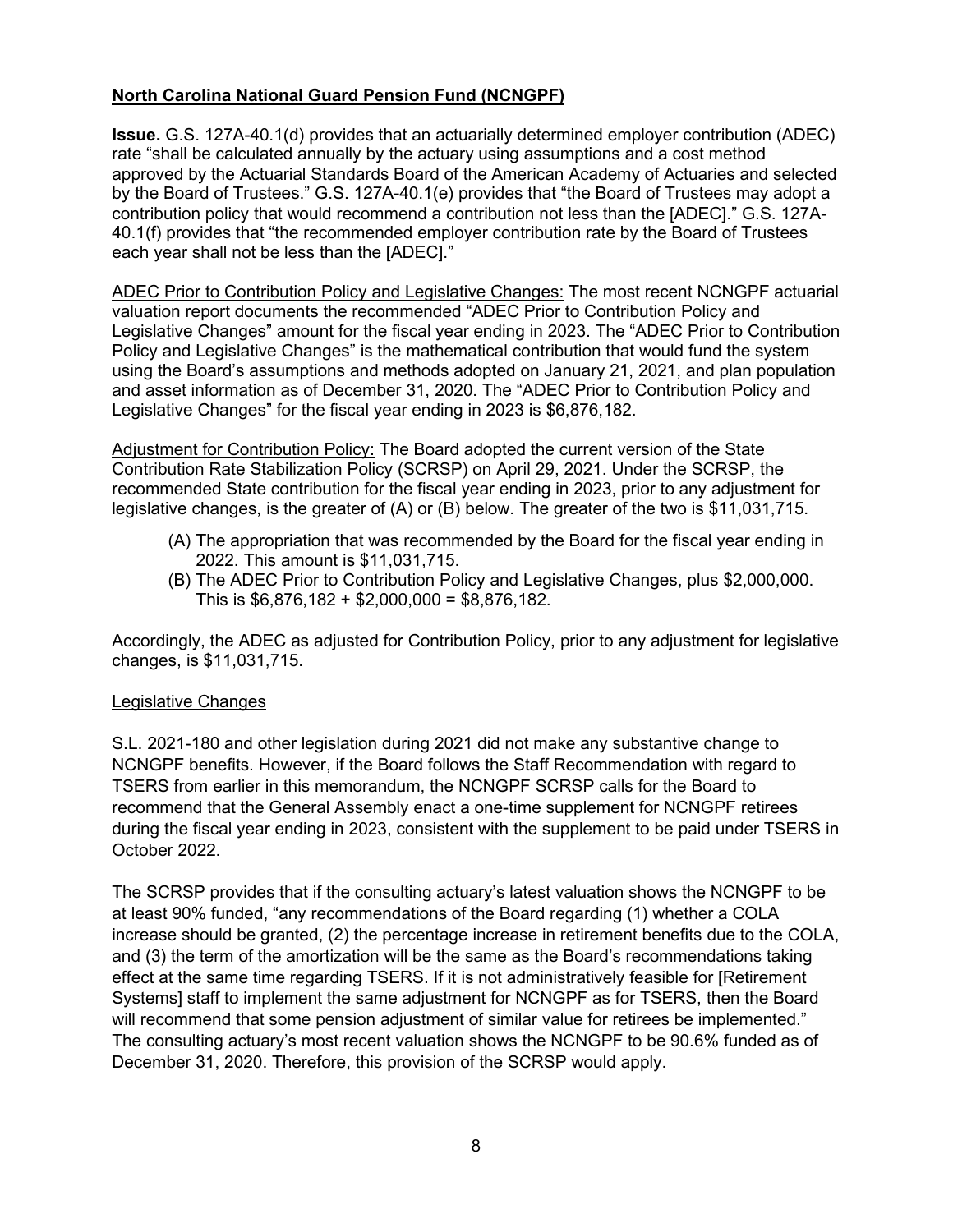If the Board recommends that the General Assembly follow the funding and benefit provisions for TSERS that are already enacted in S.L. 2021-180, the Board would be recommending that the General Assembly provide for TSERS retirees to receive a one-time supplement during the fiscal year ending in 2023, equivalent to 3% of the annual retirement allowance. The Board would also be recommending that this one-time supplement be fully funded in TSERS within the single fiscal year ending in 2023. Accordingly, the NCNGPF SCRSP provides that the Board would make similar recommendations for the NCNGPF.The SCRSP provides that if the Board recommends such a one-time supplement for NCNGPF, the Board will also recommend additional funding beyond the \$11,031,715 amount. The additional funding, which the SCRSP calls the Benefit Improvement Funding Requirement (BIFR), would be intended to fully fund the recommended supplement within the fiscal year ending in 2023.

Staff has determined that due to administrative challenges, it would be significantly more straightforward to issue a "flat dollar amount" to each retiree, rather than a percentage of that retiree's annual pension. The consulting actuary has determined that the BIFR for a one-time payment equal to 3% of the annual retirement allowance would be \$344,820. The actuary has determined that the BIFR for a one-time payment of \$55 to each retiree would be \$348,857, which is a similar value. Since the one-time payment of \$55 is significantly more straightforward to issue, this is the alternative that Staff would recommend.

Therefore, the recommended contribution amount under the SCRSP to go along with a recommendation of providing a one-time supplement of \$55 to each retiree during the fiscal year ending in 202[3](#page-8-0) would be \$11,031,715 + \$348,857 = \$11,380,572. $^{\rm 3}$ 

**Policy Option for Consideration by the Board of Trustees.** Recommend the legislature provide a one-time supplemental payment during the fiscal year ending in 2023 equal to \$55 for each retiree. The appropriation associated with this recommendation would be \$11,380,572, which is greater than the amount already enacted in S.L. 2021-180 by \$348,857. *Staff Recommendation.*

<span id="page-8-0"></span><sup>&</sup>lt;sup>3</sup> Under the SCRSP, the Board could additionally recommend increases to the benefit calculation for all current and future pensioners. However, this would require a request for full funding of the cost of the increase in a single year, at considerable levels. The current formula provides \$105 per month after 20 years of creditable service, and up to \$210 per month after 30 years of creditable service. According to calculations by the Board's consulting actuary, an increase from \$105 to \$110 (and concurrently, from \$210 to \$220) would require additional funding of about \$8 million in order to pay for the past-service impact of the benefit increase in a single year.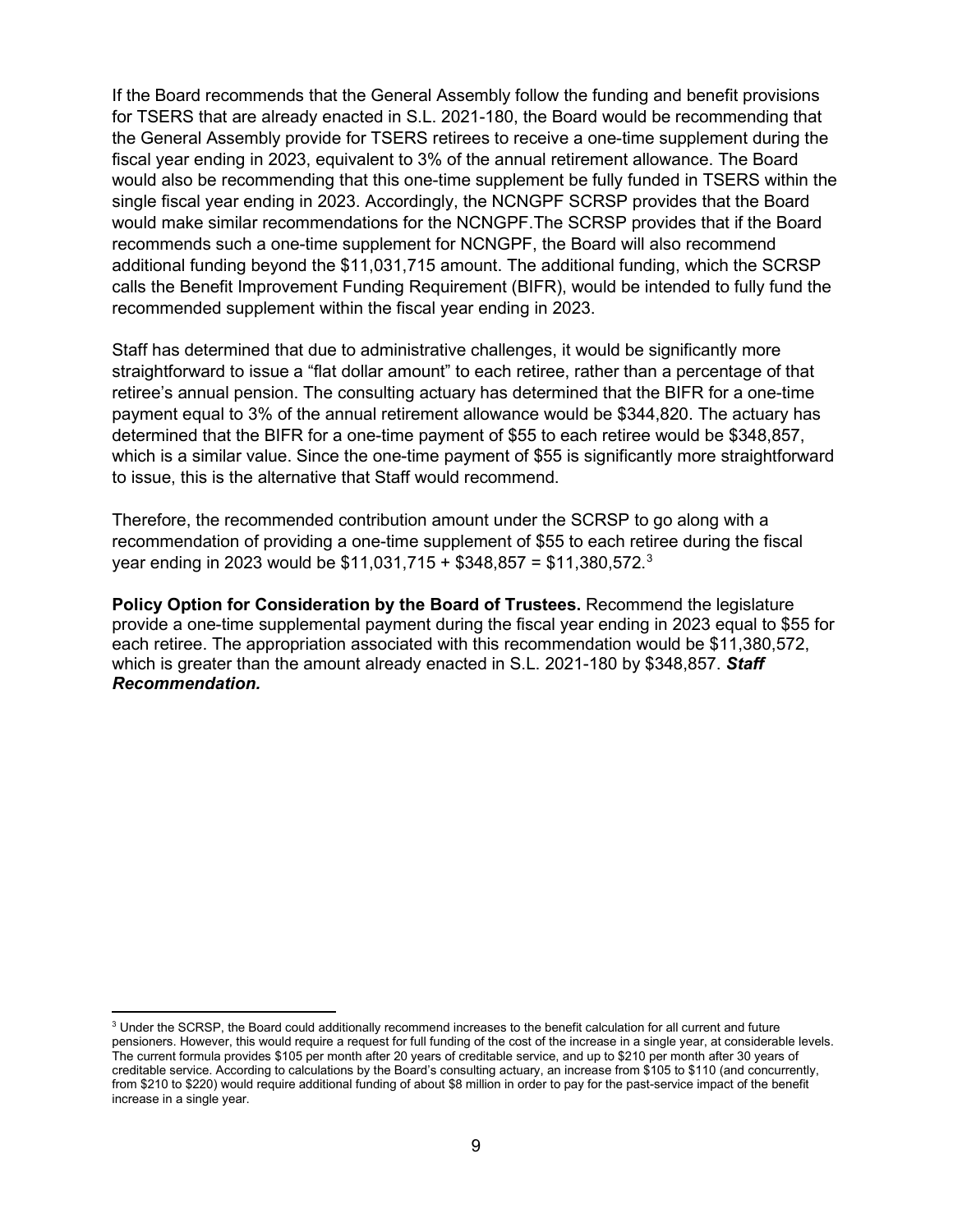## **Death Benefit Plans**

### *Death Benefit Plan for Members of TSERS*

**Issue.** The actuarial valuation of the Death Benefit Plan for members of TSERS as of December 31, 2020, shows that the plan has liabilities of \$161,030,193. Against these liabilities, the plan has current assets of \$64,613,302. Prospective contributions by the state based on a contribution rate equal to 0.13% of covered pay have a present value of \$209,616,804. The present and prospective assets, which amount to \$274,230,106, exceed the liabilities of \$161,030,193 by \$113,199,913.

**Policy Option for Consideration by the Board of Trustees.** Recommend no change to the current contribution rate or benefit structure. *Making no recommendation does not require a vote of the Board.*

#### *Separate Insurance Benefit Plan for Law Enforcement Officers*

**Issue.** The actuarial valuation of the Separate Insurance Benefits Plan for Law Enforcement Officers as of December 31, 2020, shows that the plan has liabilities of \$47,259,735. Against these liabilities, the plan has current assets of \$64,324,534. Since current assets are more than adequate to support the benefits, the contributions to the plan could continue to be suspended or benefits could be improved.

**Policy Option for Consideration by the Board of Trustees.** Recommend no change to the current benefit structure and do not request additional appropriations. *Making no recommendation does not require a vote of the Board.*

#### *Retirees' Contributory Death Benefit Plan*

**Issue.** Benefits payable under the Retirees' Contributory Death Benefit Plan are supported entirely by the contributions of the participants and the investment earnings on those contributions. The actuarial valuation as of December 31, 2020, shows that the plan has liabilities of \$1,481,794,308. Against these liabilities, the plan has current assets of \$296,209,705. Prospective contributions of participants eligible for benefits have a value of \$1,052,703,904. The total present and prospective benefits amount to \$1,348,913,609, which are less than the liabilities of \$1,481,794,308 by \$132,880,699. The Board's consulting actuary has advised that, based on the assumptions of the actuarial valuation, the current assets and contribution rates of the plan are not adequate with the current plan provisions and contribution rates; and that the plan provisions and/or contribution rates should be changed to reverse this projected shortfall.

The Boards faced a similar situation about six years ago, in response to which the Boards voted in April 2016 to increase the premiums for enrollees retiring March 1, 2017 or later, and to reduce the interest rate paid on returns of contributions to 1.20% per year.

Pursuant to S.L. 2020-29, no decision of either the State Board or the Local Board related to this plan can take effect unless and until the same decision has been made and voted on by the other Board.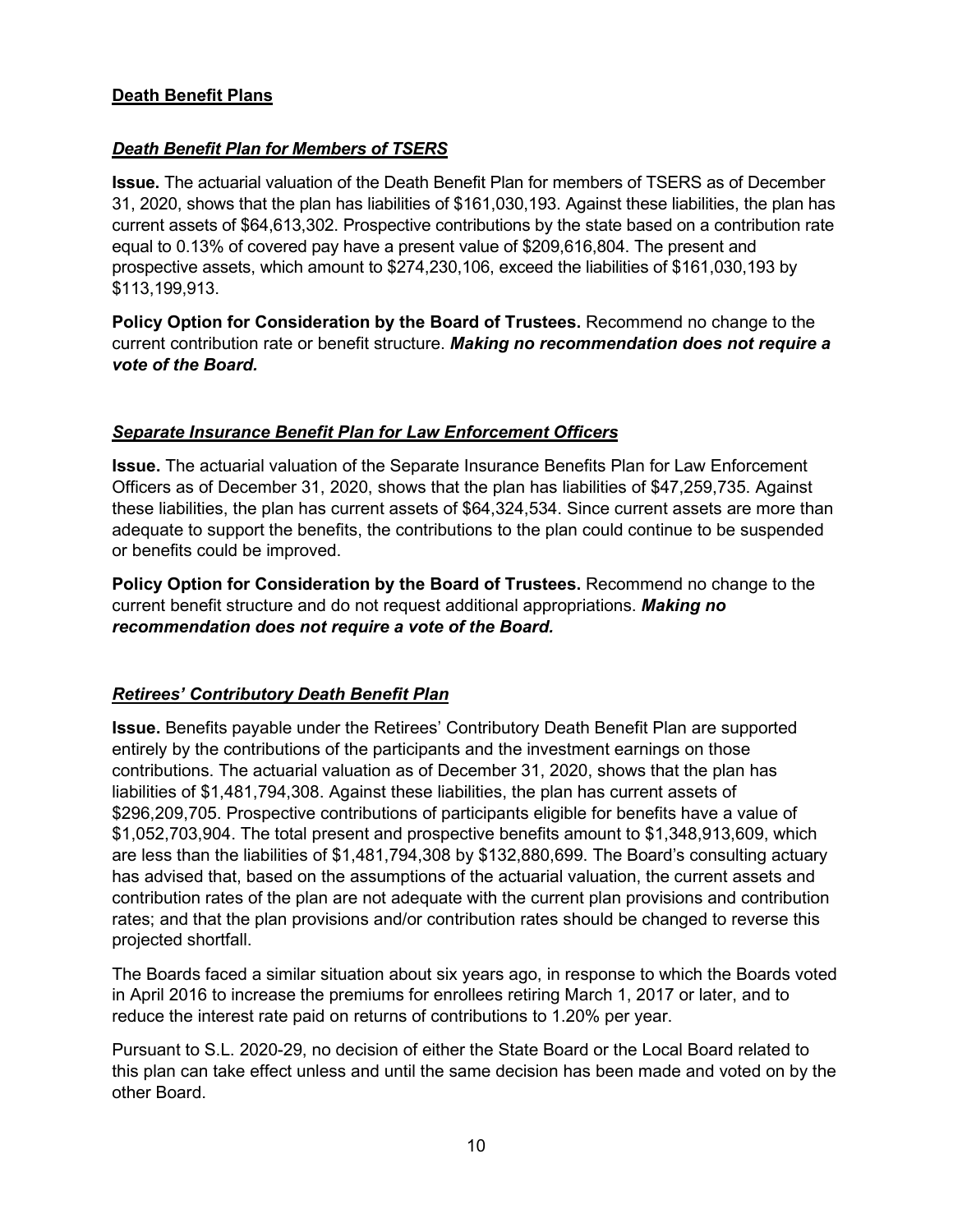**Policy Option for Consideration by the Board of Trustees.** Direct staff to engage with the Board's consulting actuary in studying a range of options to address the projected shortfall of the plan. Such options may include premium increases for retirees choosing to enroll, benefit reductions, or other administrative approaches. Direct staff to report back to the Boards on alternatives in time for the Boards to consider a specific recommendation to the 2023 General Assembly. *Staff Recommendation.*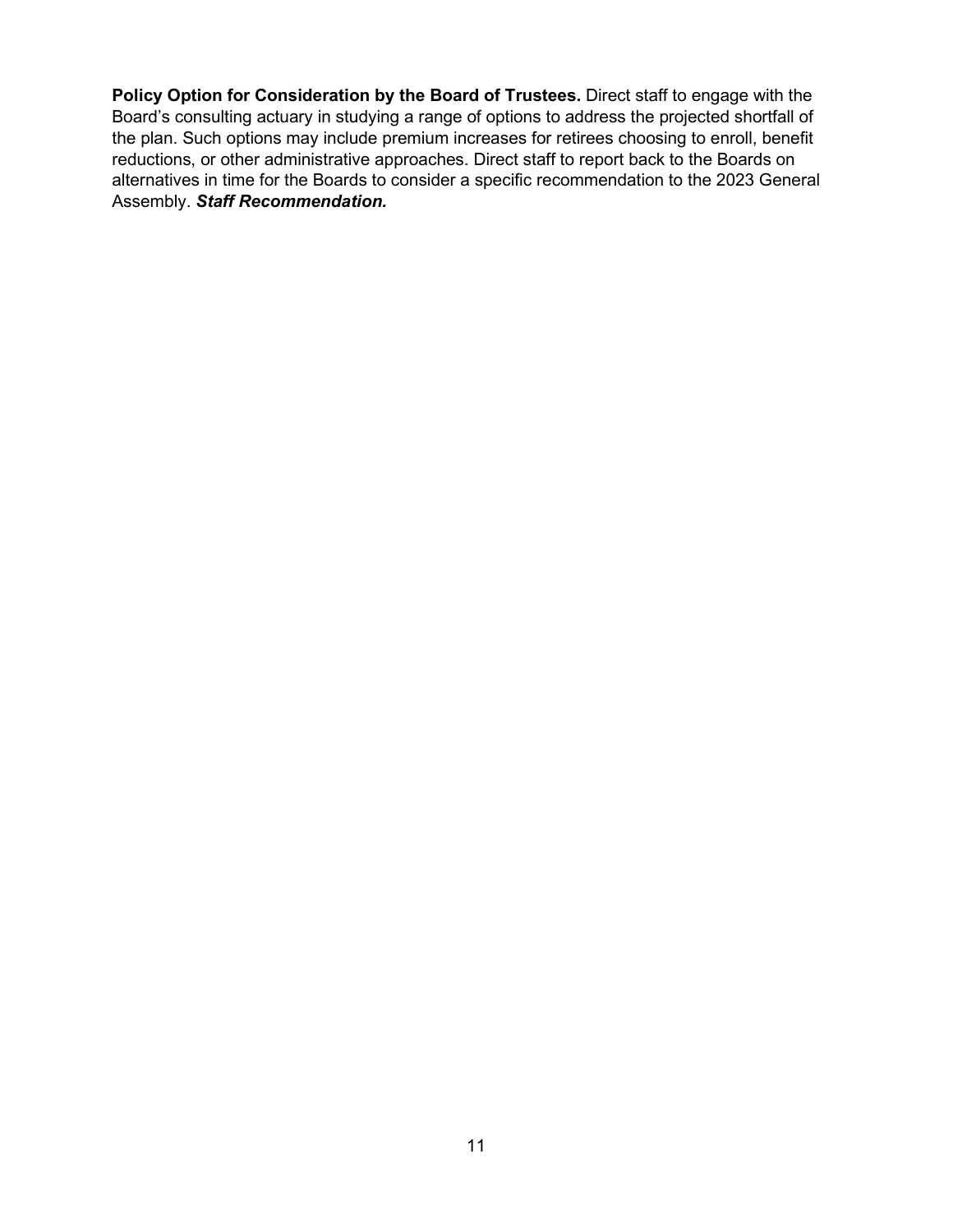#### **Summary of Alternatives For Presentation to the 2022 General Assembly\***

| <b>Retirement</b><br><b>System</b>                        | <b>Employer</b><br><b>Contributions</b>                                                                                                                                | <b>Enhance</b><br><b>Benefits</b>                                                                                 |
|-----------------------------------------------------------|------------------------------------------------------------------------------------------------------------------------------------------------------------------------|-------------------------------------------------------------------------------------------------------------------|
| Teachers' and<br>State Employees'<br>Retirement<br>System | Maintain employer<br>contribution rate as enacted<br>by S.L. 2021-180, at 17.07%<br>of $pay1$                                                                          | Provide one-time<br>supplement in Oct. 2022<br>equal to 3% of annual<br>allowance, as enacted by<br>S.L. 2021-180 |
| Consolidated<br>Judicial                                  | Maintain employer contribution<br>rate as enacted by S.L. 2021-<br>180, at 39.29% of pay <sup>2</sup>                                                                  | Provide one-time<br>supplement in Oct. 2022<br>equal to 3% of annual<br>allowance, as enacted by<br>S.L. 2021-180 |
| Legislative                                               | Maintain employer contribution<br>rate as enacted by S.L. 2021-<br>180, at 24.27% of pay <sup>3</sup>                                                                  | Provide one-time<br>supplement in Oct. 2022<br>equal to 3% of annual<br>allowance, as enacted by<br>S.L. 2021-180 |
| <b>Disability Income</b><br>Plan                          | Maintain employer contribution<br>rate as enacted by S.L. 2021-<br>180, at 0.10% of pay <sup>4</sup>                                                                   | N/A                                                                                                               |
| <b>National Guard</b><br><b>Pension Fund</b>              | Increase appropriation for<br>fiscal year ending in 2023 by<br>\$348,857, to \$11,380,572, in<br>order to fund the supplement<br>recommended by the Board <sup>5</sup> | Provide one-time<br>supplement in fiscal year<br>ending in 2023 equal to \$55<br>for each retiree                 |
| Death Benefit<br>Plans <sup>6</sup>                       | No change                                                                                                                                                              | No change                                                                                                         |

\* Assumes Board of Trustees adopts draft motions presented by Staff at January 27, 2022 meeting.

## **FOOTNOTES**:

- 1The estimated payrolls for the 2021 Session of the General Assembly were \$11,196,688,000 for the General Fund and \$356,744,000 for the Highway Fund.
- 2The estimated payroll for the 2021 Session of the General Assembly was \$79,327,000.
- <sup>3</sup>The estimated payroll for the 2021 Session of the General Assembly was \$3,620,000.

4The estimated payrolls for the 2021 Session of the General Assembly were \$12,464,532,000 for the General Fund and \$356,744,000 for the Highway Fund.

<sup>5</sup>The total appropriated employer contribution for fiscal year ending June 30, 2022 is \$11,031,715. For the fiscal year ending June 30, 2023, the Board's State Contribution Rate Stabilization Policy calls for a recommended benefit enhancement similar to that being provided for TSERS monthly payees. The policy calls for a contribution equal to \$11,380,572 if the recommended supplement (i.e., \$55 for each retiree) is paid to National Guard Pension Fund retirees. This is \$348,857 greater than the amount enacted in S.L. 2021-180 for the second year of the biennium.

<sup>6</sup>The Board has requested a study of alternatives for addressing the projected shortfall in the Retirees' Contributory Death Benefit Plan, as documented by the consulting actuary.